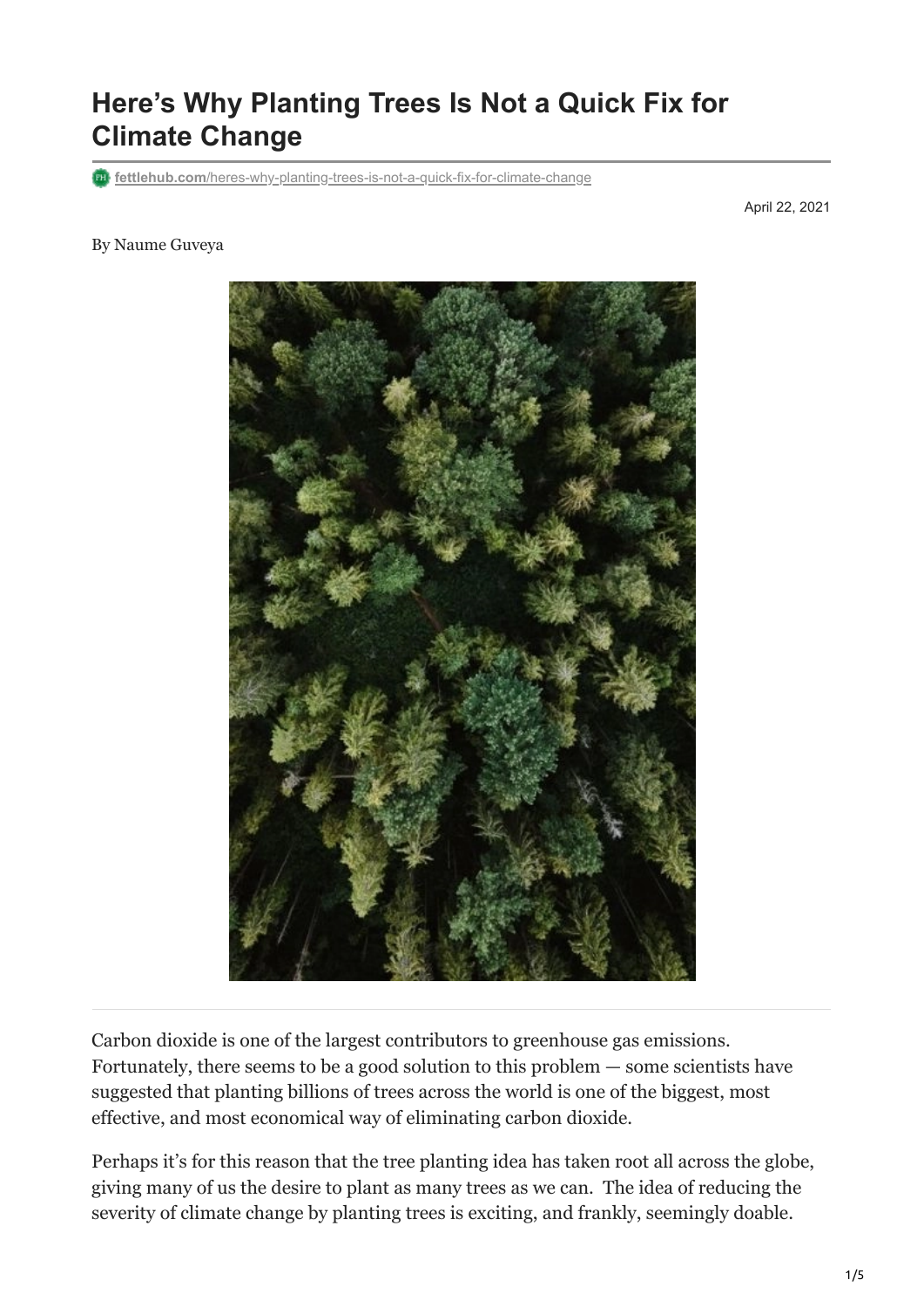[One recent study](https://science.sciencemag.org/content/365/6448/76) even claimed that Earth's ecosystem could support another 2.2 billion acres of forests, and by planting over 500 billion trees on this land, we could capture around 205 gigatonnes of carbon and reduce atmospheric carbon by about 25%.

That's huge, especially considering that this reduction would equate to halving all the carbon we have emitted since 1960.

Although the team later retracted some of their claims as "incorrect" and containing data with "errors", there's still lots of excitement when it comes to planting trees to fight our current climate change woes.

But are things as simple as just planting trees? Plant trees today, enjoy the benefits tomorrow?

The truth is that while there's potential to use reforestation as a climate change mitigation tool, there are many factors to consider. For instance, there's no way planting trees will ever be a substitute for decreasing fossil fuel or landfill emissions.

So just how viable is tree planting?

## **The Viability of Tree Planting To Offset Carbon Emissions**

Planting a billion hectares of trees is awesome on paper, but in reality, it's a lot of work.

How much money, time, and human resources will we need to implement a project of such magnitude?

For instance, the study assumed that if we planted a million hectares of trees a year, with each hectare containing at least 50 to 100 trees, it would take between one and two thousand years to reforest between one and two billion hectares – yes, that long.

We'd also have to factor in the resources and time required to see the trees to maturity, which can take about 100 years or even more in tropical regions. Then there's the big question of how long it will take the trees to eliminate a significant amount of carbon.

Do we have that much time?

We don't. We no longer have the climate conditions we had 50 or even 10 years ago. We are way behind when it comes to curbing climate change; we must address the problem now.

But that's not all.

When it comes to planting trees and fixing climate change, there's a lot more hanging in the balance besides time and money.

It's not just a matter of "let's plant trees and everything will be good."

### **1. Tree emissions, yes those**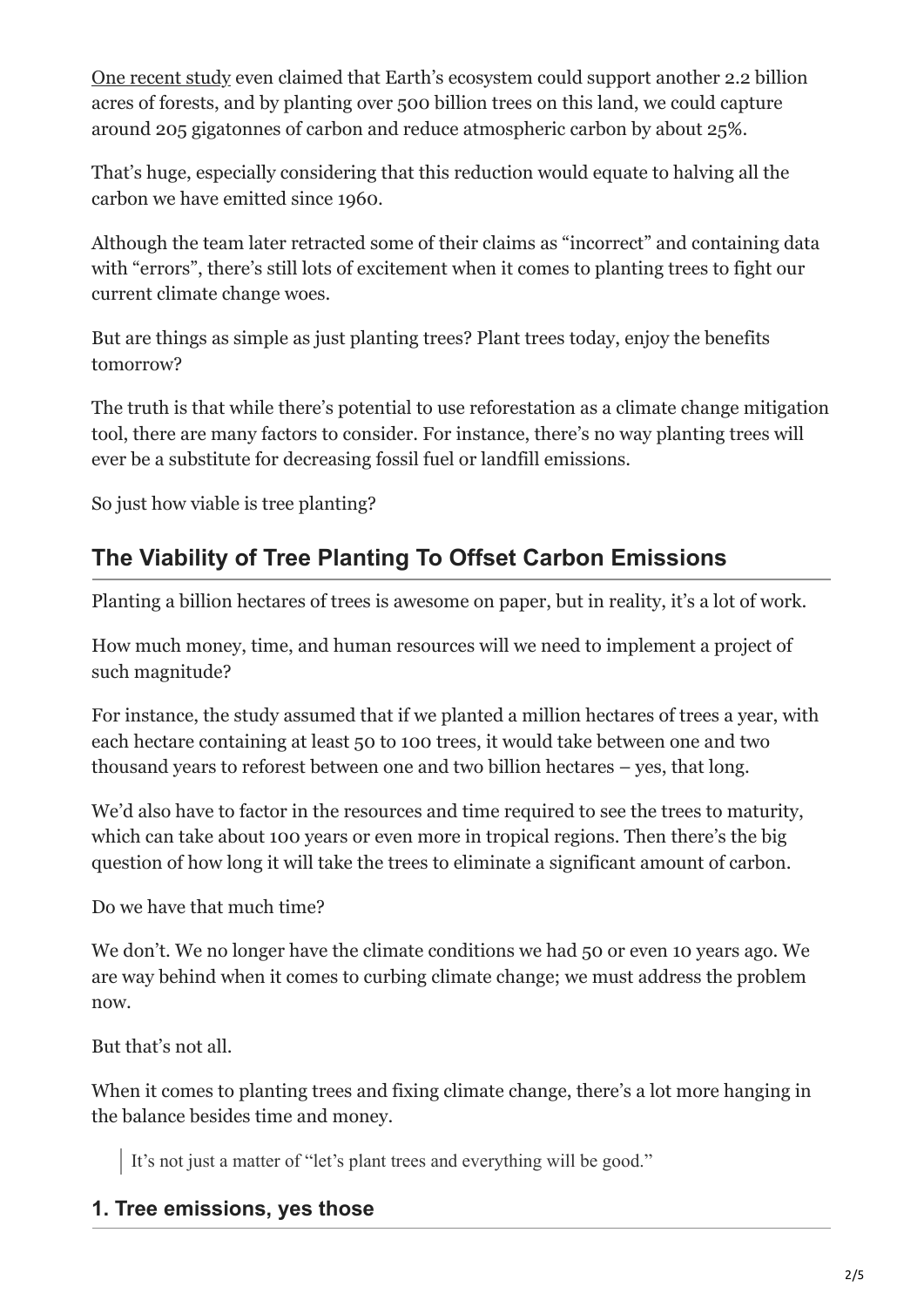Before looking at how much carbon the newly planted trees will offset, we need to consider the amount of carbon that will be released into the atmosphere during the massive reforestation.

Trees produce emissions that can contribute to global warming if they react to form methane or ozone. One professor of atmospheric chemistry even went as far as suggesting [not to plant trees to save the plant](https://www.nytimes.com/2014/09/20/opinion/to-save-the-planet-dont-plant-trees.html). This was after her calculations revealed that by cutting down forests (thereby preventing any emissions from them), we have created a cooling effect that has slightly offset some of our global warming.

There's also the issue of large tree plantations trapping heat. Trees provide shade, therefore, the more trees you plant, the more shade you create, and the darker the land where the trees are planted. This is a problem because dark surfaces tend to absorb more heat compared to lighter ones. As such, the 'darkness' from the trees' shade helps trap more heat and this warms up the environment.

Put simply, trees may absorb emissions but when we have lots of them in a place, everything may become counterproductive. There's a delicate balance between the trees' ability to reduce global warming and to increase it. Things are not clear-cut, and it's a matter of weighing the potential benefits against the risks.

It's not just a matter of "let's plant trees and everything will be good."

#### **2. The effect of the current climate on reforestation**

The climate is going to keep on changing. How is this going to affect the growth of trees? From nutrient availability for the trees to the possibility of increased drought, we don't know if the climate will be able to support massive forest restoration.

### **3. The effects on biodiversity**

Most major tree planting plans don't consider the fact that most of the trees being planted are fast-growing commercial trees like eucalyptus and acacia. Such trees provide little to no biodiversity benefits.

Additionally, while it may seem like a good idea to plant trees in, for instance, the African savanna, what does it mean for its current inhabitants? More trees mean more tree cover, but can grasslands and savanna ecosystems thrive in the cover?

Planting too many trees without much thought is a big no. There are several risks to consider.

Trees, especially those in drier regions, can increase the severity of forest fires. The bad news is that climate change is creating droughts and warmer, drier conditions that are increasing wildfire risk. With the current longer fire season, what do more trees mean in terms of potential megafires?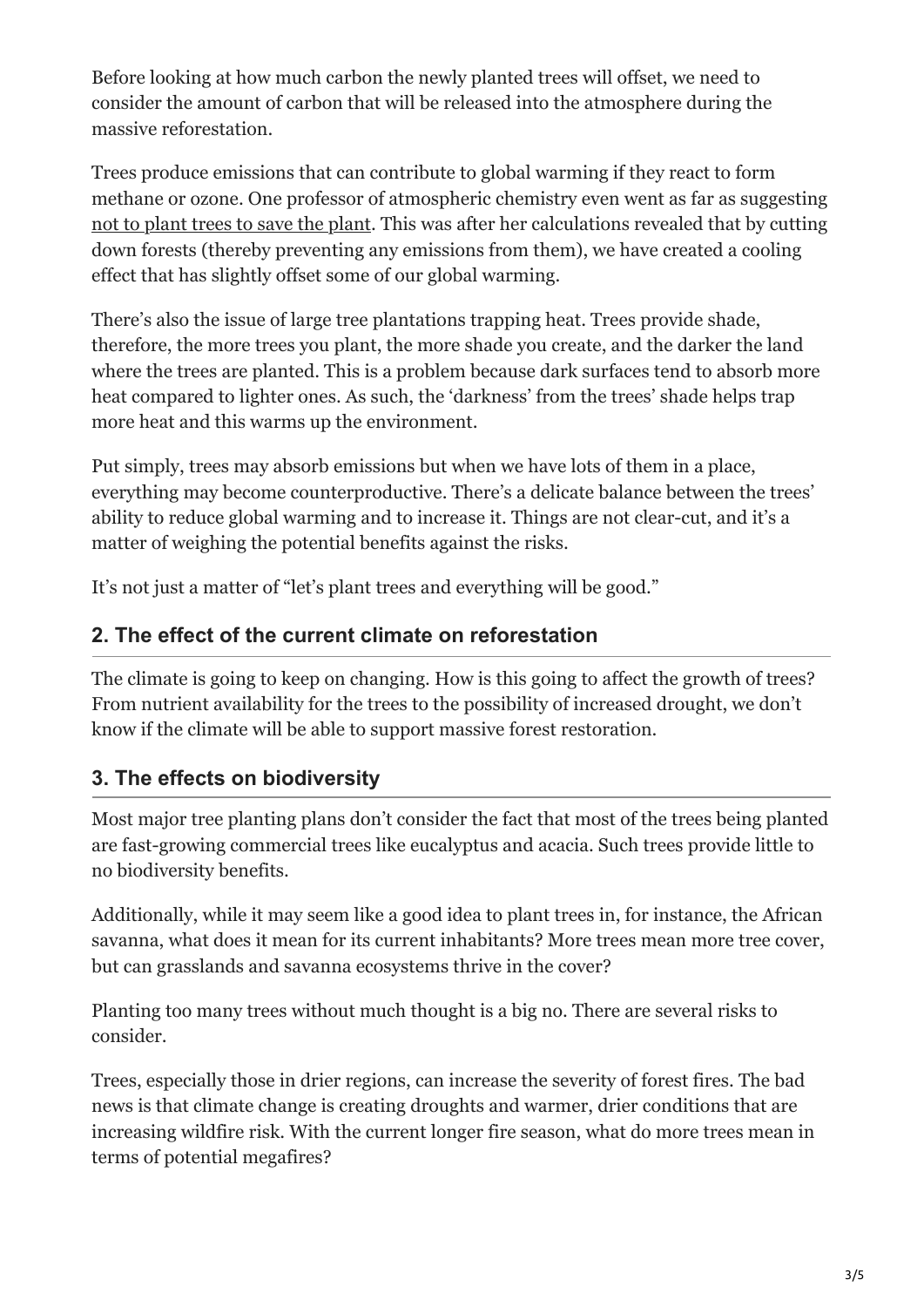It's also been shown that replacing grasslands with plantations reduces streamflow. What does this mean for water availability? Do we want to trade water for carbon emissions reduction? Is that such a great solution given the fact that water scarcity is already a current hot issue?

These questions require answers.

It's time to pause, take a step back, and think of the consequences.

### **4. The socio-economic and socio-political repercussions**

Let's plant billions of trees! But where?

First, trees are land-hungry. Is there space to plant billions of trees? What does this mean on the socio-political and socio-economic fronts?

The world is experiencing exponential population growth and more people need land to set up their homes. With not so much idle land left, are people willing to dedicate some of their land to tree planting? The idea of giving up land for tree planting may not play out so well in areas where people are scrambling for land to build homes.

Second, remember the issue of large tree plantations affecting water availability? Well, this doesn't just affect the animals – we are also included. A reduction in water flow could have a serious negative impact on water supply for the many communities already grappling with critical water shortages.

Lastly, how might converting non-forest land to forests compete with food production and what does this mean for the hundreds of millions of people battling food insecurity? Keeping land for food production seems more feasible than keeping it for tree planting.

## **Time to Ask Some Questions**

"A lot of tree planting is being done with the aim of reversing climate change, but will planting a billion hectares of new trees actually cool our planet?"

There are many questions, but when all is said and done, we need to go back to the ultimate big question. A lot of tree planting is being done with the aim of reversing climate change, but will planting a billion hectares of new trees actually cool our planet?

Perhaps planting trees will restore our degraded ecosystems and mitigate the impact of climate change. There's potential there, but we need to ditch any "quick-fix" ideas we have and look at the big picture.

Trees can absorb emissions and they are relatively easy to plant, but what are we doing to cut the emissions? Before we look at trees as part of the solution to the mess we are creating, are we making an effort to correct the lifestyles that are causing the problem in the first place?